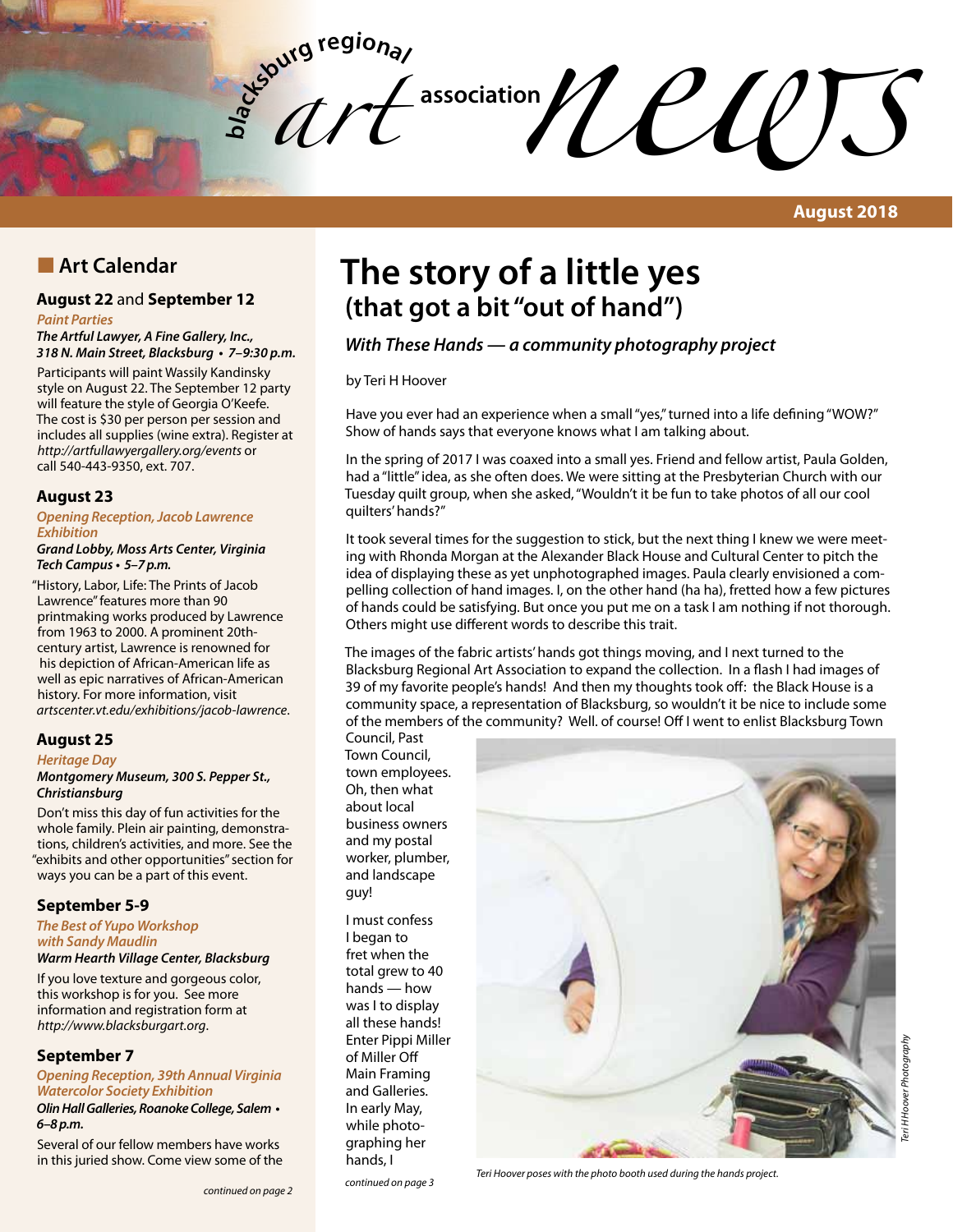n **Calendar** *continued from page 1*

finest watercolors our state has to offer. The exhibit runs through October 7.

#### **September 14** and **October 12**

**BRAA Monthly Lunch and Art Spot Bull and Bones, First and Main, Blacksburg • 11:30 a.m. – 1:30 p.m.**

Join your fellow members for lunch, hear the featured speaker's Art Spot, and share news about the latest art happenings.

#### **September 15**

#### **Art on the Lawn**

#### **Courthouse Lawn, Pearisburg • 10 a.m. – 4 p.m.**

This juried show has been recognized as the Best Art Event in Southwest Virginia by Virginia Living Magazine. Stop by the corner of Main St. and Wenonah Ave. in Pearisburg for a wide selection of paintings, jewelry, and other fine art.

#### **September 19**

## **Art Discussion with Donald Sunshine**

*The Artful Lawyer, A Fine Gallery, Inc., 318 N. Main Street, Blacksburg* **• 5:30–6:30 p.m.**

This discussion is offered as part of the Social Commentary exhibit, where 25 of Sunshine's works are on display. His work pointedly addresses relevant contemporary concerns such as immigration, poverty, the environment, and race relations. Light refreshments will be served.

#### **September 20-23**

#### **Backyard Stone Carvers' Workshop Newport Community Center**

Beginning and experienced sculptors will want to carve some time for this workshop! For more information, contact *lcorrell83@gmail.com*.

#### **September 26**

#### **Art Talk with Felta Virginia**

*The Artful Lawyer, A Fine Gallery, Inc., 318 N. Main Street, Blacksburg* **• 5:30–6:30 p.m.**

Felta Virginia's work in the the Social Commentary exhibit is from her Disparity Series that illustrates and satirically comments upon several issues in today's world from wealth and poverty to gun violence and sex trafficking. Light refreshments will be served.

#### **November 9–11**

#### **Art of the Carolinas**

#### **Hilton North Raleigh/Midtown (3415 Wake Forest Road Raleigh, North Carolina)**

Billed as the greatest art supply expo, workshop and super sale, this annual event draws enthusiasts from across the country. Workshops begin on November 8. Free admission and parking for the expo, which features product demonstrations and free samples. Search Art of the Carolinas for the schedule of events and more information.

*Simply Elemental 2018*

Simply Elemental is an outdoor art exhibit integrated along the garden paths, plantings, and trees of the Hahn Horticulture Garden at Virginia Tech. Here you'll find delightful and innovative creations, many fashioned with repurposed materials. BRAA member Diane Relf is chair of the annual project. Works will be on display through September. Read more about the installations and participants at *https://www.hort.vt.edu/hhg/*.



*Diane Relf and Dave Angle created "Alternate Universes" for the 2018 Simply Elemental exhibit.*





*Rhonda Whitehurst poses beside her installation, "Treasures of Time."*

*"Lions and Tigers and Dragons, Oh My!" was the result of Linda Correll's imaginative use of gourds.*

# **Learn about the creative process in Cuba!**

by Gerri Young

For what may be the first time in BRAA history (I don't know it all!), we have organized an art-focused, out of country, trip. With the current ability for Americans to travel to Cuba, we decided to take a closer look at that island nation. Since I don't know the first thing about going to Cuba, we connected with an expert.

Joseph Scarpaci, Ph.D., Center for Cuban Culture + Economy, Virginia Tech, certainly has earned the title of expert on Cuban travel after planning and leading nearly 90 such adventures for a myriad of groups, including private families. He has written five books on Cuba and 50 scholarly articles.

The BRAA trip is set for April 26 – May 3, 2019, departing from and returning to Charlotte-Douglass International Airport direct to Havana. For personal service and ease of travel, the BRAA group will consist of only nine travelers plus Scarpaci as our interpretive guide and embedded scholar.

At the July BRAA luncheon, Scarpaci, who speaks fluent Spanish, gave those in attendance the opportunity to select specific activities they would be interested in if taking the trip. That information is helping him zero in on what to place on the itinerary. While the dates are set, the daily activities are not. There are many artistic opportunities from which to choose.

*Linda Correll*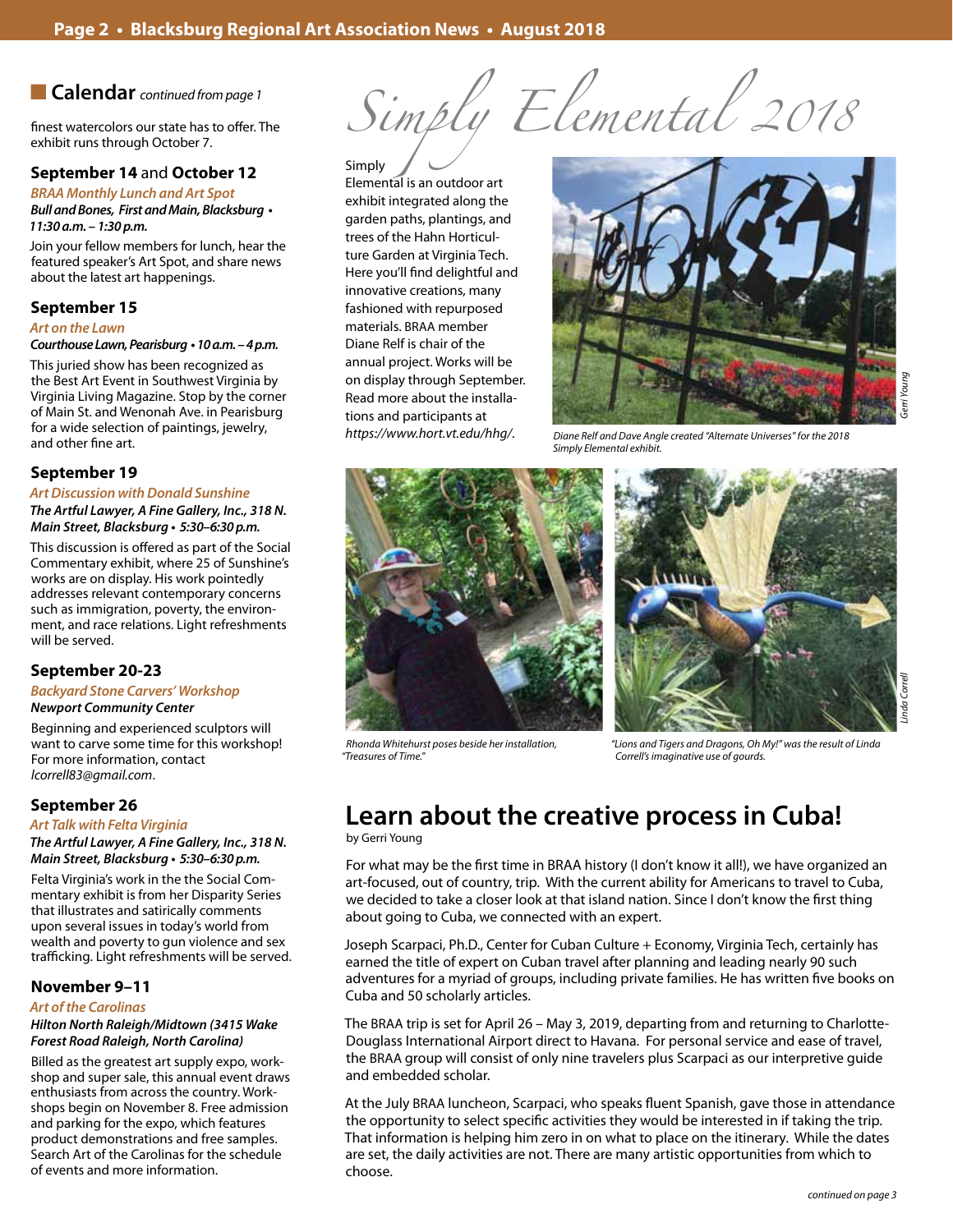# **n** Kudos

BRAA members were outstanding at the Bath County Art Show in July! **Michele Walte**r won the Dancing Lady Design Figurative Award; **Lisa Acciai** received the Wayne Alexander Award for best figure; **Jennifer Lovejoy** took fourth place in the sculpture catagory; **Kirk Carter** won second place for watercolor; and **Marie Collier** received honorable mention for her abstract acrylic painting.

**Gerri Young** has received signature status in the Virginia Watercolor Society after being accepted into their annual juried show.

**Sally Mook** was awarded third place in the 2D category at the July 21 Art at the Market in downtown Blacksburg. **Robi Sallee** won honorable mention in the 3D category.

**Gerri Young**, **Teri Hoover**, and **Sally Mook** recently had work accepted in the Artemis journal – Volume XXV – 2018. The artists were chosen out of 1216 entries from the U.S. and other countries. The theme for this volume was "Women Hold Up Half the Sky."

## **Now showing at Montgomery Museum**



creations by 19 BRAA members are showing at the museum through August. There you will find *Bucket of* 

Workshop

*Buoys* (above) by Judy Crowgey and other fine works. The exhibit "Windows on the NRV" is also displayed among the grounds of the museum.

# **Ready to exhibit your work?**

If you are a member who has not signed on to be an exhibiting artist, now's the time!

BRAA has gallery partnerships with area businesses and organizations and there are no commissions for sales. Works hang for three months and the number of pieces required varies among venues. If you are interested in exhibiting in 2019, please act now by visiting *https://www.blacksburgart.org/galleries*. Scroll down the screen and select the tab, Exhibiting Artist Approval Process.

More questions? Contact Charlotte Chan at *charlotteychan@gmail.com* or Jeanette Bowker at *bowkerlj@comcast.net*.

# **Cuba** *continued from page 2*

"It is very difficult to set an exact itinerary this far in advance for a place like Cuba," stated Scarpaci. He expects to have a more definite itinerary available by the end of 2018.

Accommodations will be provided in privately-owned B+Bs, giving travelers an opportunity to have closer contact with Cuban citizens. All B+Bs have been used by Scarpaci on previous trips. He will drive a passenger van for ground transportation. Some meals will be provided, some on your own. Free time to wander in Havana will be on the schedule.

BRAA member Rejane Pratelli has visited Cuba twice, once under Scarpaci's leadership. Passionate about the place and the experience, she wrote an article for the April edition of this newsletter and is working alongside Scarpaci to prepare this trip for the organization.

A "Cuba Trip" tab has been set on *www.blacksburgart.org*. Please visit the page for full information on cost, registration, visa requirements and more. For further information, contact Scarpaci at 540-230-3143 or *joescarpaci@gmail.com*.

## **With these hands** *continued from page 1*

mentioned my concern about displaying the burgeoning number of images. On cue, she brilliantly suggested filling large frames with 5×7 windowed mattes. And SNAP, just like that I was able to continue photographing just a few more hands. What I had imagined to be a 100 person limit moved to 200. The "finished" number is now 233.

Through this project, I have learned so much about the wonderful people who are part of our community. One of the defining aspects of a vibrant community is providing a place where one can turn for help. From day one, this exhibit required me ask my community for help. Thank you everyone for stepping forward and "lending a hand."

*The hands project is exhibited at the Alexander Black House & Cultural Center, 204 Draper Road, SW, through September 10. It has been dedicated in honor of BRAA President Gerri Young.*

# **Now Showing**

# **July 15 – October 15**

(except where indicated otherwise)

**Jeanette Bowker**, Pointe West Management, Blacksburg

**Charlotte Chan,** Long and Foster, Blacksburg

**Riley Chan**, Shaheen Law Firm, Blacksburg

**Marie Collier**, Mill Mountain Coffee and Tea, Blacksburg

**Carol Davis**, Glade Church, Blacksburg

**Teri Hoover**, Alexander Black House, Blacksburg (thru Sept. 10), Community Arts Information Office, Blacksburg (thru Sept.)

**Sue Hossack**, Blacksburg Public LIbrary (thru Aug.)

**Johanna Jones**, Zeppoli's wine room, Blacksburg

**Ruth Lefko**, Hahn Horticulture Pavilion, Virginia Tech campus (thru Aug.)

**Cheryl Mackian**, First Bank and Trust, Christiansburg

**Rita Montrosse**, Blue Ridge Cancer Care, Blacksburg

**Sally Mook**, Zeppoli's dining room, Blacksburg

**Betty Moore**, Blacksburg Transit

**David Pearce**, Community Arts Information Office, Blacksburg (thru Sept.)

**Diane Relf**, Warm Hearth, Blacksburg (thru Aug.)

**Joy Rosenthal**, Virginia Tech Women's Center

**Robi Sallee**, Main Street Inn, Blacksburg

**Karen Sewell**, See Mark Optical, Blacksburg

**Linda Weatherly**, The Arts Depot, Abingdon (thru Sept. 22)

**Norma Woodward**, Brown Insurance, Blacksburg

**"What separates artists from ex-artists is that those who challenge their fears, con****tinue; those who don't, quit."** 

 **~ David Bayles and Ted Orland**